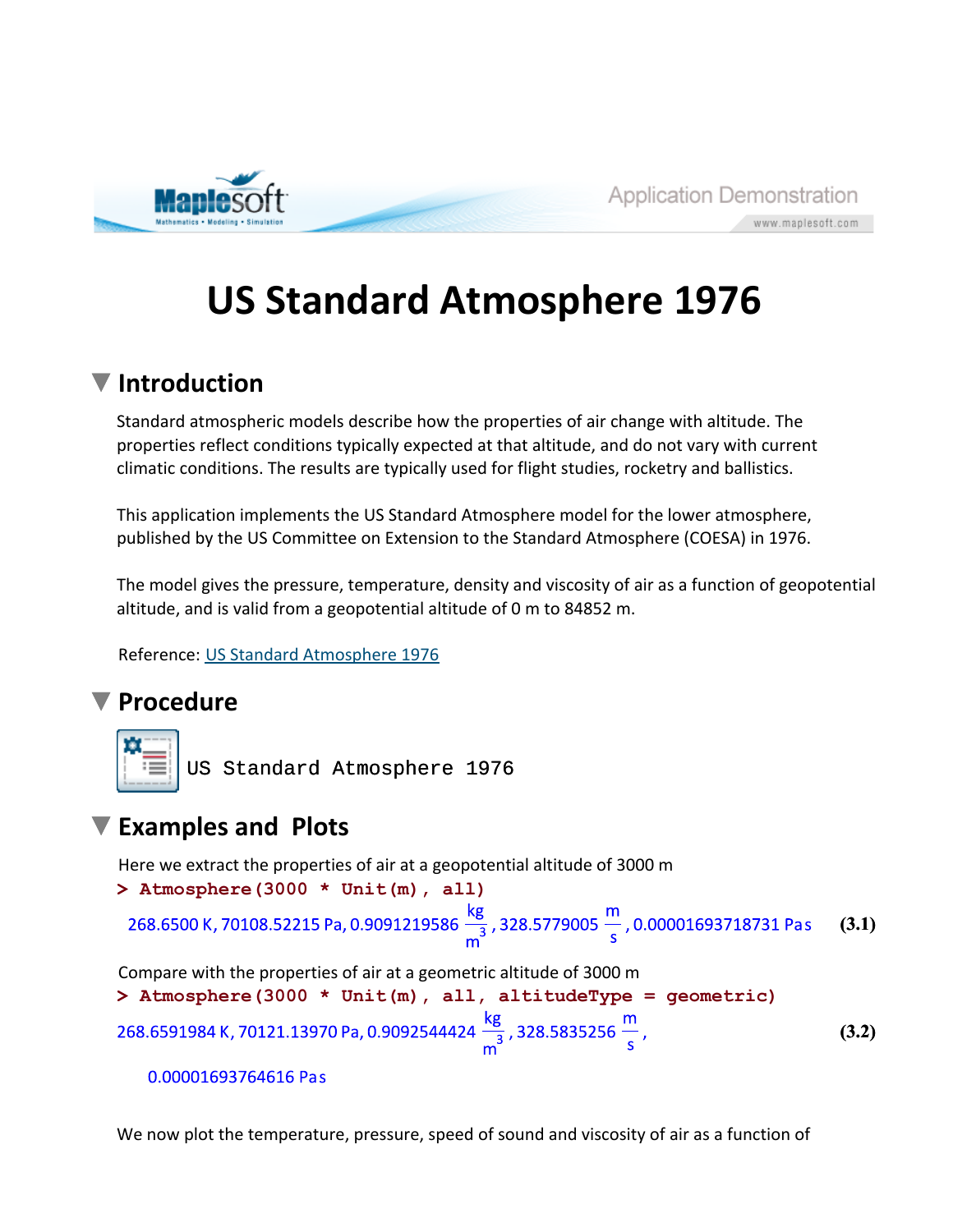geopotential altitude

```
> 
plot_style := labeldirections = [horizontal, vertical], 
 thickness = 3, color = ColorTools:-Color("RGB",[30/255, 130/255,
 76/255]), axes = boxed, size = [500,400], titlefont = [Calibri, 
 16], axesfont = [Calibri], labelfont = [Calibri, 12], title = 
  "US Standard Atmosphere 1976",background = ColorTools:-Color
  ("RGB", [218/255, 223/255, 225/255]), axis = [gridlines = [10, 
 color = ColorTools:-Color("RGB", [1, 1, 1])]]:
```
**heights := [seq(i, i = 0..84000, 100)]:**

**> temps := Atmosphere~(heights, temperature, useunits = false): plot(temps, heights, labels = ["Temperature (K)", "Geopotential Altitude (m)"], plot\_style)**



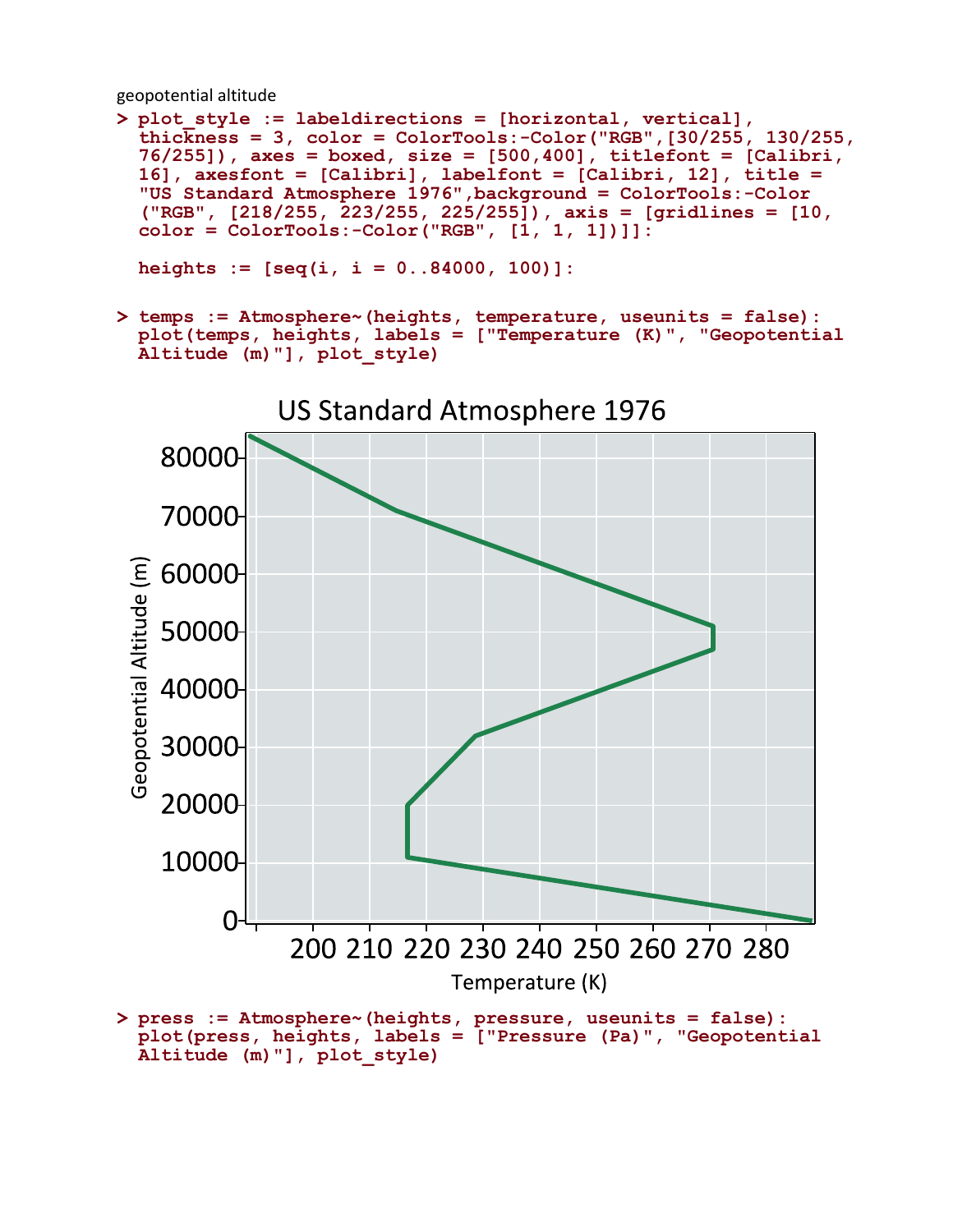

**> speeds := Atmosphere~(heights, speedofsound, useunits = false): plot(speeds, heights, labels = ["Speed of Sound (m/s)", "Geopotential Altitude (m)"], plot\_style)**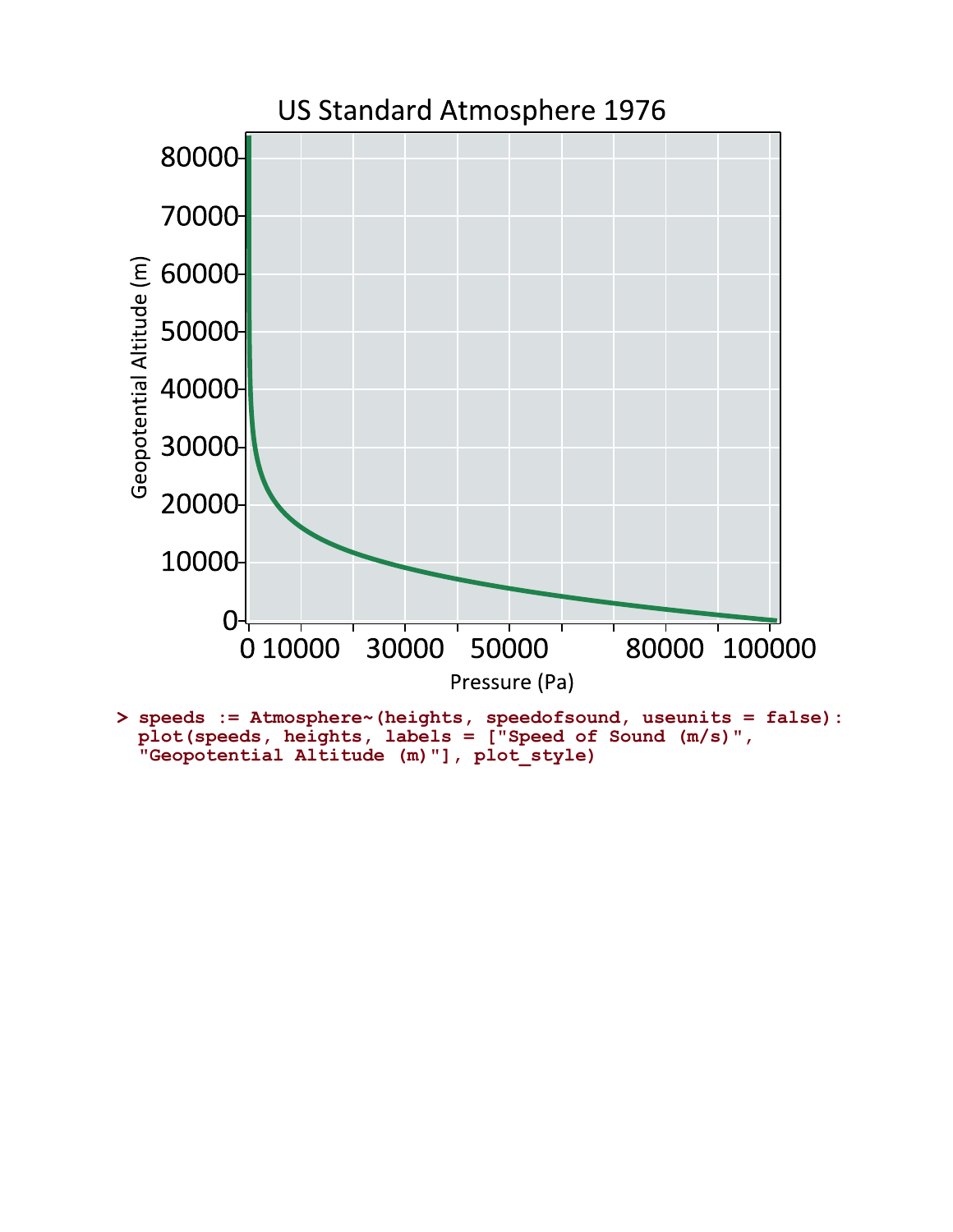

**> viscs := Atmosphere~(heights, viscosity, useunits = false): plot(viscs, heights, labels = ["Viscosity (Pa s)", "Geopotential Altitude (m)"], plot\_style)**